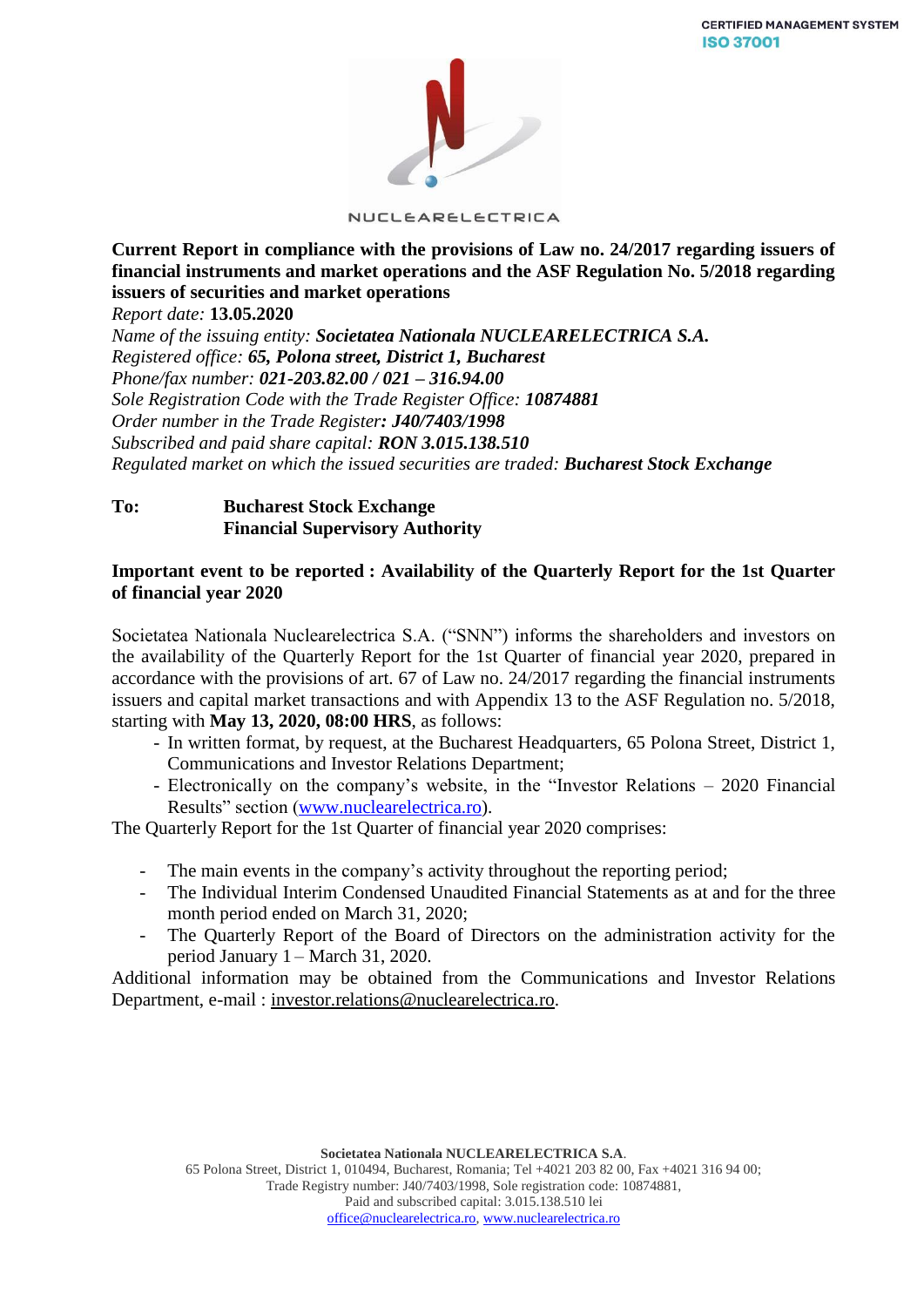## **The main results**

# **1. Financial results**

**During the period of 3 months ended on March 31, 2020, SNN recorded a net profit of 215,052 thousand lei, 1.9% lower compared to similar period of 2019.**

| <b>Indicator</b><br>[thousand RON]                        | 3-month period<br>that ended on<br><b>March 31, 2020</b><br>(unaudited) | 3-months period<br>that ended on<br><b>March 31, 2019</b><br>(unaudited) | <b>Variation</b> |
|-----------------------------------------------------------|-------------------------------------------------------------------------|--------------------------------------------------------------------------|------------------|
| <b>Production (GWh)*</b>                                  | 2,847                                                                   | 2,742                                                                    | 3.9%             |
| Operating income, out of which:                           | 636,793                                                                 | 678,007                                                                  | $(6.1\%)$        |
| Income from electricity sales**                           | 625,536                                                                 | 665,436                                                                  | $(6.0\%)$        |
| Operating expenses, minus impairment,<br>and depreciation | (256, 613)                                                              | (255, 394)                                                               | 0.5%             |
| <b>EBITDA</b>                                             | 380,180                                                                 | 422,613                                                                  | $(10.0\%)$       |
| Impairment and depreciation                               | (137,613)                                                               | (136,392)                                                                | 0.9%             |
| <b>EBIT</b>                                               | 242,567                                                                 | 286,221                                                                  | $(15.3\%)$       |
| Net financial result                                      | 16,868                                                                  | (17, 479)                                                                | n/a              |
| Net income tax expense                                    | (44, 383)                                                               | (49, 457)                                                                | $(10.3\%)$       |
| Net profit                                                | 215,052                                                                 | 219,285                                                                  | $(1.9\%)$        |

*\*Electricity produced and delivered by Cernavoda NPP in the National Energy System.*

*\*\*Including revenues from the sale of thermal energy, insignificant in the total revenues.*

## **2. Electricity sales (quantities, prices and values) during the 1st quarter of 2020**

The gross production of electricity of the two operational units of Cernavoda NPP was 3,087,524 MWh in Q1 2020.

The installed power usage factor, recorded by each operational unit within the Cernavoda NPP during the 1st quarter of 2020, and cumulated after the start of commercial usage (Unit 1 on December 2, 1996, Unit 2 on November 1, 2007) until March 31, 2020 was as follows:

|           |         |          |         |           | Cumulated    |
|-----------|---------|----------|---------|-----------|--------------|
| Cernavoda | January | February | March   | Cumulated | from the     |
| NPP unit  | 2020    | 2020     | 2020    | 2020      | commercial   |
|           |         |          |         |           | exploitation |
| Unit 1    | 101.53% | 101.64%  | 101.37% | 101.51%   | 90.80%       |
| Unit 2    | 99.87%  | 99.93%   | 100.01% | 99.94%    | 94.24%       |

In Q1 2020 the two units operated without interruption.

## **Electricity sales (quantities, prices and values) during the 1st quarter of 2020**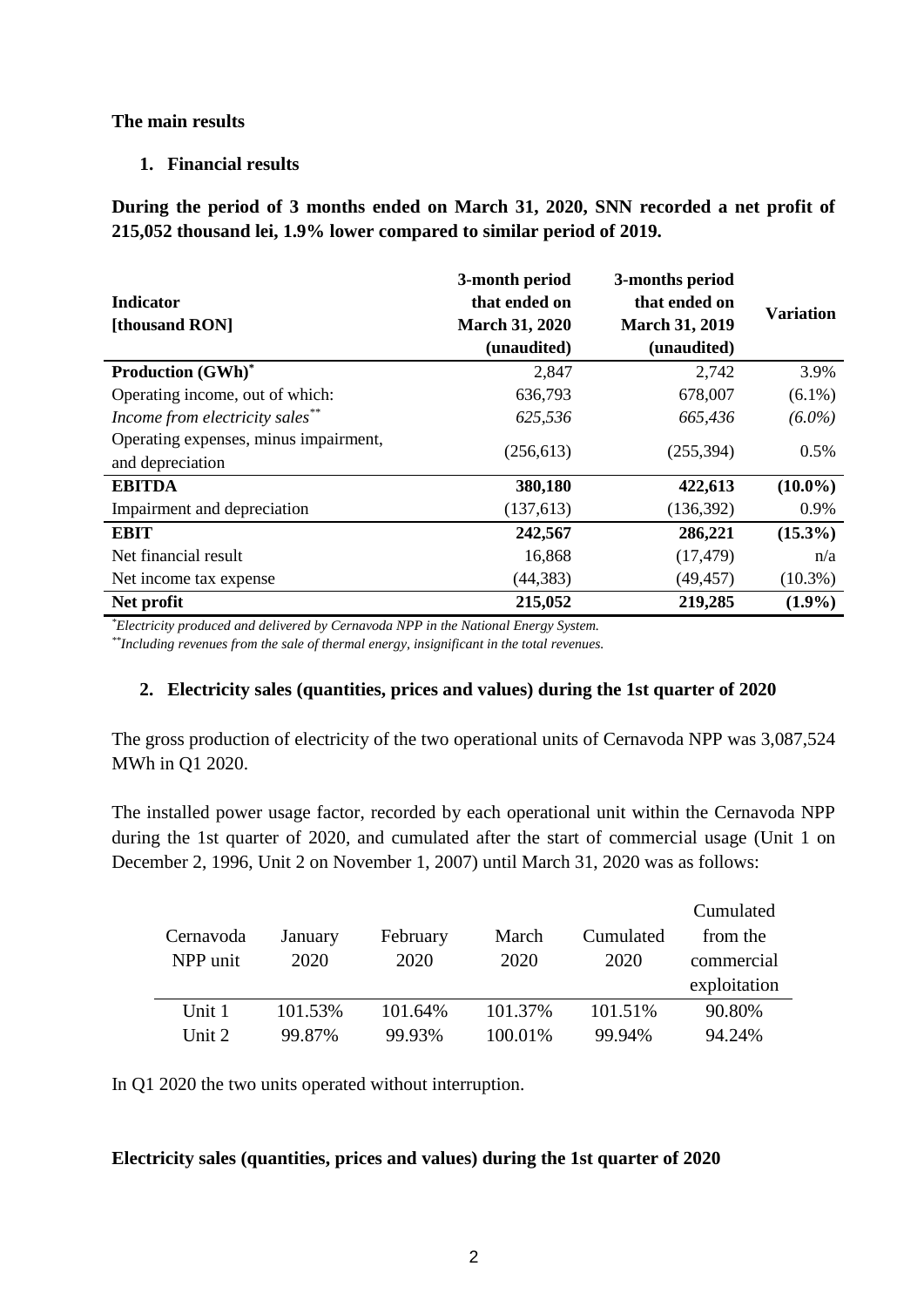| Sales by types                                                                 | <b>Quantities</b><br>in MWh | $\frac{0}{0}$<br>of total<br>sales | Average<br>price<br>[Ron/MWh<br>with Tg<br>included] | <b>Revenues</b><br>from sales<br>[Ron] |
|--------------------------------------------------------------------------------|-----------------------------|------------------------------------|------------------------------------------------------|----------------------------------------|
| Sales on the regulated market                                                  | 701,601                     | 24.6%                              | 189.77                                               | 133, 142, 702                          |
| Sales on the free market (bilateral<br>contracts and PZU sales), out of which: | 2,142,925                   | 75.1%                              | 229.62                                               | 492,064,660                            |
| - Sales on PCCB - LE, PCCB - NC, PC<br>- OTC contracts and supply contracts    | 1,133,427                   | 39.7%                              | 270.13                                               | 306,175,951                            |
| - PZU sales                                                                    | 1,009,498                   | 35.4%                              | 184.14                                               | 185,888,709                            |
| PE positive imbalances <sup>*</sup> )                                          | 7,400                       | 0.3%                               | 167.34                                               | 1,238,307                              |
| Total sales in the 1st quarter of 2020                                         | 2,851,925                   | 100%                               | 219.66                                               | 626,445,669                            |

*\*) NB: RON 50,476 of the value presented represents redistributed revenues resulted from the balancing of the system, based on the application of ANRE Order no. 76/2017 and ANRE Order no. 31/2018.*

The revenues obtained from the electricity market related to electricity deliveries in Q1 2020 are 626,445,669 lei (out of which 50,476 lei represents redistributed revenues resulted from balancing the system, based on the application of ANRE Order no. 76/2017 and ANRE Order no. 31/2018), 3.24% lower than the budget revenues for Q1 2020, and 5.9% lower than the same period of the previous year.

The average weighted sale price, for the electricity quantities sold (without the regulated market and PE), resulted in Q1 2020, is of RON 229.62/MWh (including Tg). For comparison, the weighted average price of all the transactions performed on the markets on which SNN mainly operated in Q1 2020 (PCCB - LE, PCCB - NC, and PZU), calculated based on the values published by OPCOM in the monthly market reports, is of RON 233.91 /MWh. In the 1st quarter of 2019 the average weighted sale price, for the energy quantities sold (without the regulated market and PE) was 242.29 lei/MWh (including  $T_g$ ).

Following Government Emergency Ordinance no. 114/28.12.2018, which amends and supplements Electricity and natural gas law no. 123/2012, ANRE issued Order no. 216/11.12.2019 for approving the Methodology for setting prices for the electricity sold by producers based on regulated contracts and the quantities of electricity from the regulated contracts concluded by producers with last-instance suppliers. According to ANRE Resolution no. 2213/23.12.2019, the quantity assigned to SNN for Q1 2020 for regulated contracts was 1,087 GWh, out of which 701.4 GWh for Q1 2020. For the first semester 2020, ANRE established a regulated price for SNN of RON 188.47 /MWh (without  $T_g$ ), while for the first semester of 2019 ANRE established a regulated price of 188.33 lei/MWh (without Tg).

The sold electricity quantities on the competitive market (bilateral contracts) represented in Q1 2020 a percentage rate of 39.7% out of the total volume of the sold energy. The average sale